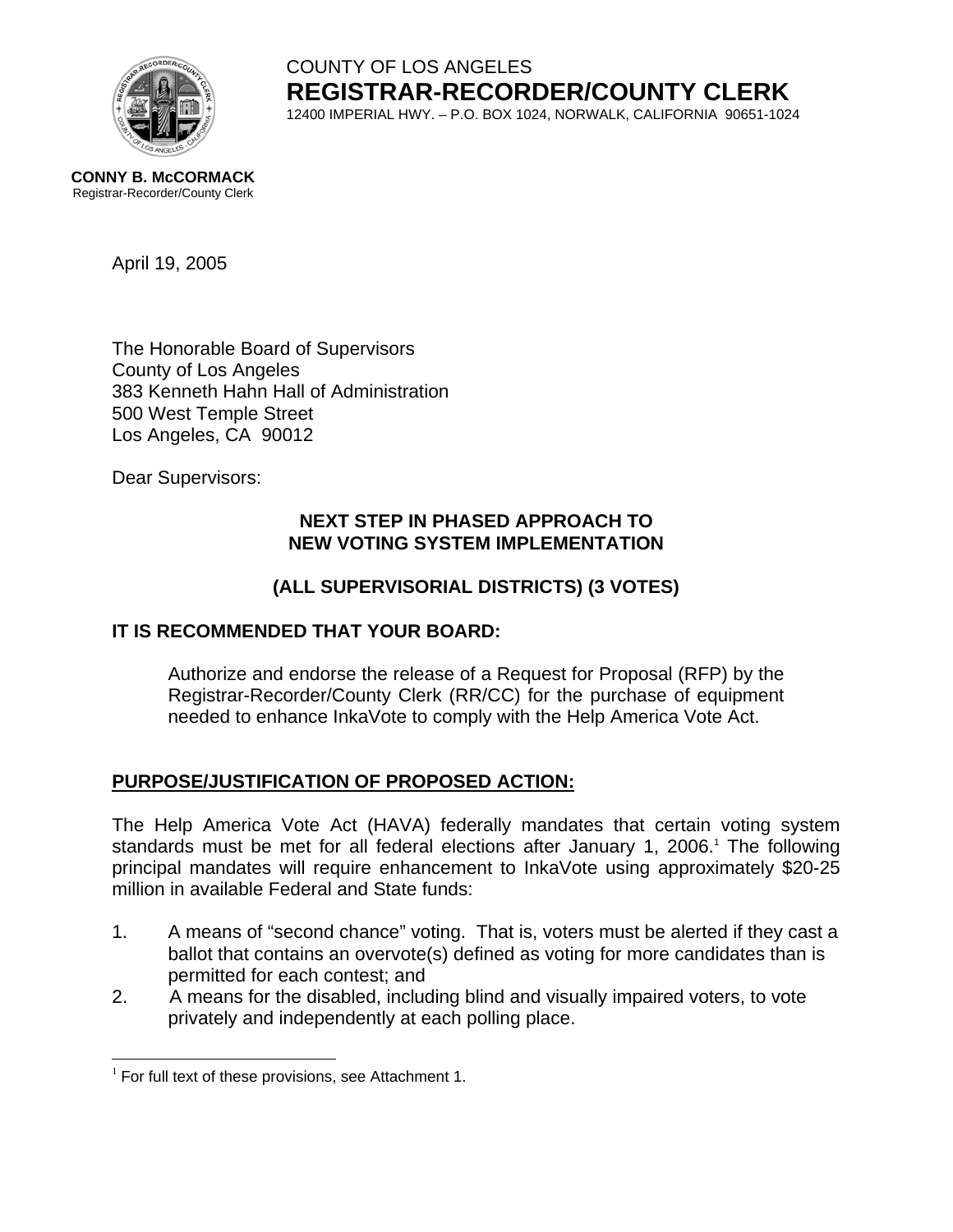April 19, 2005 Board of Supervisors Page 2 of 4

In keeping with your Board's decision in August 2002 to phase-in purchase of new voting systems the Registrar-Recorder/County Clerk (RR/CC) is prepared to release a Request for Proposal (RFP) for an enhancement to bring InkaVote into legal compliance with HAVA requirements in time to conduct the next scheduled federal election, the June 6, 2006 Primary Election. Following receipt of RFP responses, it is anticipated that a contract for purchase will be docketed for your Board's consideration prior to the end of July 2005.

The conditions described over a year ago in a memo co-signed by the CAO and RR/CC to your Board<sup>[2](#page-1-0)</sup> remain essentially the same. There are still no state-certified direct record electronic (DRE) voting systems currently available to purchase for use in the June 6, 2006 Primary Election. Additionally, revised standards for DRE systems remain under development by the U.S. Election Assistance Commission, the agency charged by federal law with development and dissemination of such standards.

## **Options**

As shown on the attached chart entitled "Current Voting System/Options for HAVA Compliance<sup>"[3](#page-1-1)</sup> the County's options include choosing to either:

- 1. Add precinct-based, audio-enabled voting equipment containing "second chance voting" capability at each of the County's 4,500+ voting locations to upgrade the current InkaVote system to HAVA compliance; or
- 2. Purchase and install a DRE voting system for use at all 4,500+ voting locations.

For the past two years the RR/CC has been working with the Chief Administrative Officer, County Counsel, the Chief Information Officer, the Director of Internal Services and other key department heads through an advisory task force<sup>[4](#page-1-2)</sup> to formulate a recommended course of action to your Board. This task force provides a broad-based perspective of County experience in large-scale new system implementations and valuable advice on change-management issues in light of continuing changes in State and Federal voting system requirements. This task force remains unanimous in its recommendation to continue the Board's policy of a phased implementation of new voting systems with the next phase involving procurement of an enhancement to the current InkaVote system to reach HAVA-compliance by the 2006 deadline. Implementation of this system is anticipated to require an enhanced election equipment warehouse facility. We are working with the Chief Administrative Office toward determining the best approach to meet the needs for new equipment storage.

<span id="page-1-0"></span>i  $2$  Attachment 2, February 17, 2004 memo "Update: New Voting System(s) Implementation"

<span id="page-1-1"></span> $3$  Attachment 3, Current Voting System / Options for HAVA Compliance

<span id="page-1-2"></span><sup>&</sup>lt;sup>4</sup> See Attachment 4 for minutes of the most recent Task Force meeting.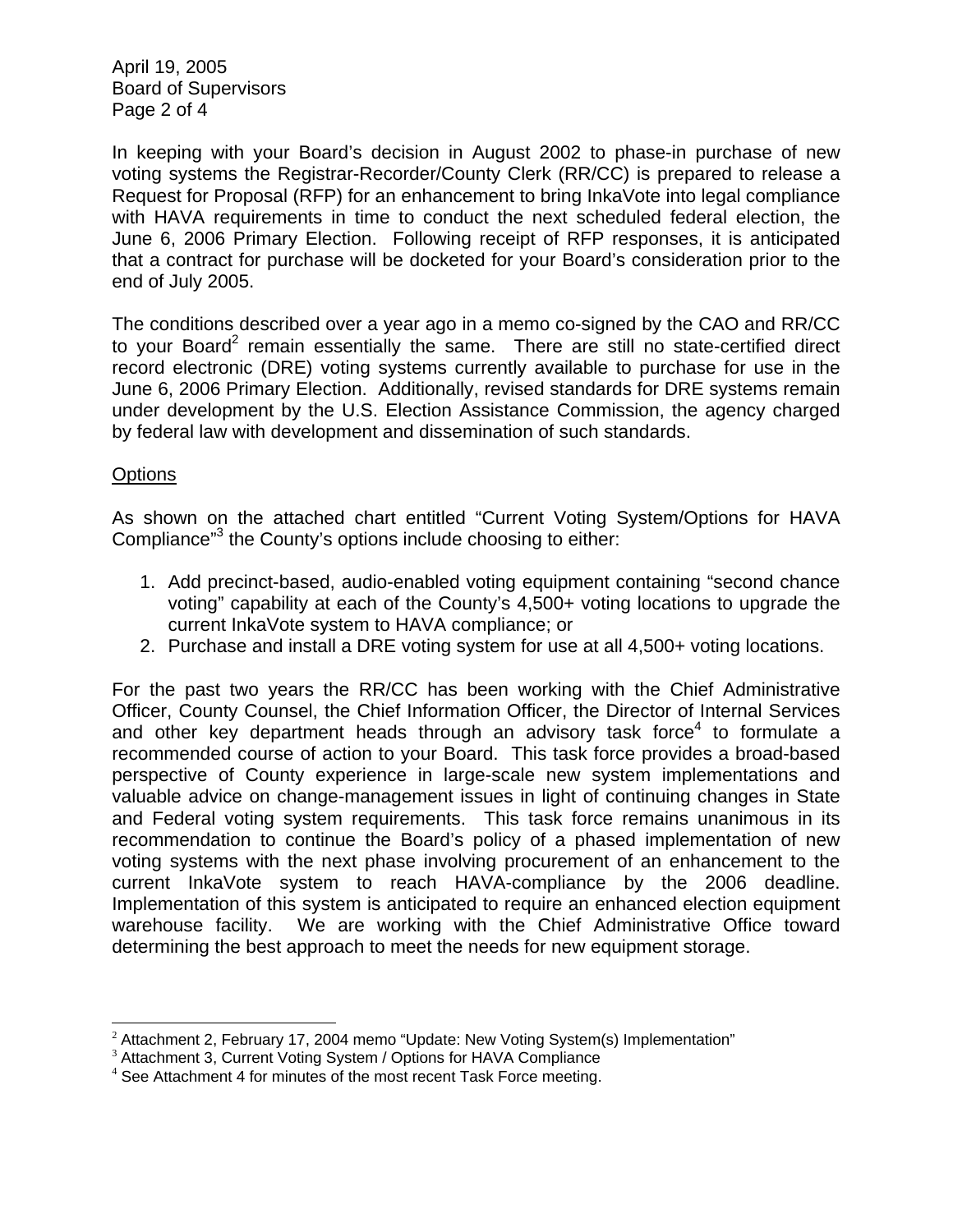April 19, 2005 Board of Supervisors Page 3 of 4

Continuing the phase-in approach by upgrading InkaVote is the recommended alternative at this time for the following major reasons:

- 1. Electronic/touchscreen voting is embroiled in nationwide controversy. Growing negative public perception of DREs was reflected in the Field Poll of Nov. 1, 2004 that reported 35 percent of California's registered voters are not confident that electronic votes are recorded accurately.
- 2. DRE voting equipment vendors are in the process of re-designing electronic voting systems to meet the new California legal requirement for such systems to produce an "Accessible Voter Verified Paper Audit Trail" (AVVPAT) by 2006. However, this process is far from completed. Only one DRE vendor has a California-certified DRE with AVVPAT, and that system is incomplete as it is specifically not certified for use in a California Primary Election. Releasing an RFP for a DRE system into such an uncertain, untested and non-competitive environment would entail high risk.
- 3. The InkaVote system is paper-based, providing voters with a tangible ballot. InkaVote is familiar to the County's voters as over 5 million ballots were cast on the system in the 2003-2004 election cycle. Augmenting the system to HAVA compliance entails far less training for poll workers and voters alike.
- 4. Enhancement of the InkaVote system will provide the ability to announce earlier election night results by means of wireless transmission of unofficial results from the County's 4,500+ voting locations to the central tabulation facility in Norwalk for immediate release to the public and campaigns.
- 5. Enhancing the InkaVote system to HAVA-compliance will serve the voters who cast their ballots on election day. The InkaVote system will remain unchanged for Absentee/By Mail voters. Additionally, the goal is to continue offering the County's voters the option of casting a ballot in advance of election day using DRE equipment at designated early voting locations in conjunction with major elections as the County has done since November 2000. However, continuing to provide this option will require retrofitting the County's existing DREs to meet the State's AVVPAT requirement. Given the RR/CC's small inventory of 171 DREs, this retrofit is anticipated to be viable prior to the June 2006 Primary Election assuming that State certification of AVVPAT-equipped DREs occurs prior to that time.
- 6. The \$20-25 million anticipated cost of enhancing the InkaVote system to HAVA compliance is significantly less than the estimated cost of \$115+ million to purchase DREs for a countywide installation.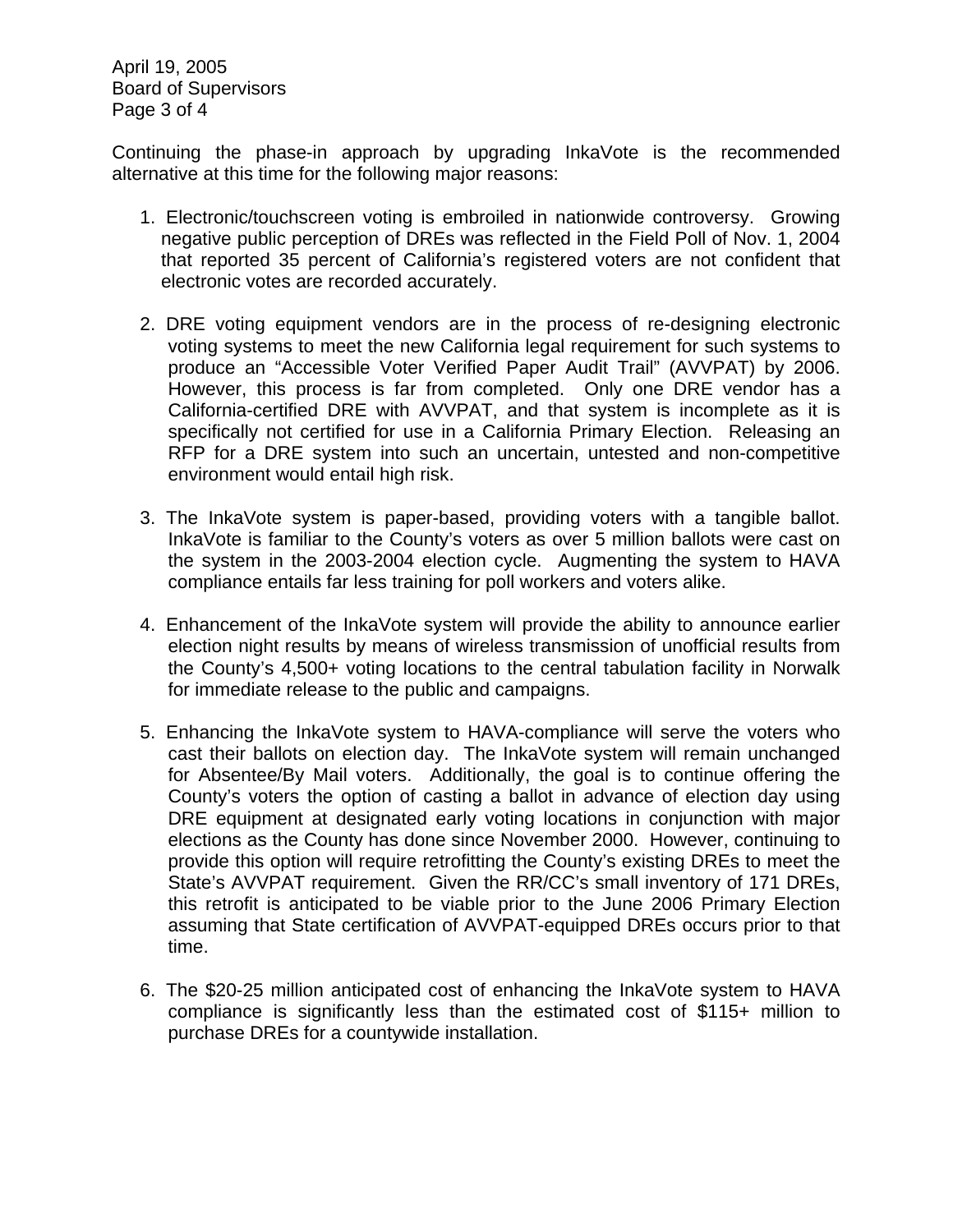### **Implementation of Strategic Plan Goals**

This request supports the County's Strategic Plan as follows:

**Goal No. 1: Service Excellence**: Provide the public with easy access to quality information and services that are both beneficial and responsive. Adding the two mandated functions to the existing InkaVote system will result in enhanced customer service to all voters who will benefit from the opportunity to have their ballots reviewed for errors by precinct-based equipment prior to casting their votes. Additionally, voters who are blind or visually impaired will have the option of using an audio ballot at their precinct voting location.

**Goal No. 4: Fiscal Responsibility:** Manage effectively the resources we have. Use of existing State and Federal funding for this purchase will allow the County to comply with new Federal law while still reserving the bulk of such funding to preserve the County's option to purchase electronic voting equipment for all precincts in the future, after such equipment has attained state certification, is fully tested and its viability is assured.

#### **FISCAL IMPACT/FINANCING**

Appropriation and revenue for this project have been included in the FY 04-05 budget. No County funds will be required for this purchase. Sufficient Federal and State funds are currently available to purchase the proposed HAVA-compliant InkaVote enhancement equipment due to a combination of State Proposition 41 funds and Federal HAVA funds. The cost of enhancing the InkaVote system to HAVA compliance is estimated at approximately \$20-25 million.

## **IMPACT ON CURRENT SERVICES**

This purchase represents a service enhancement that will provide additional features for the voting public and faster release of unofficial results on election night.

Respectfully submitted,

CONNY B. McCORMACK Registrar-Recorder/County Clerk

c: Chief Administrative Officer Executive Officer, Board of Supervisors Chief Information Officer County Counsel Director, Internal Services Department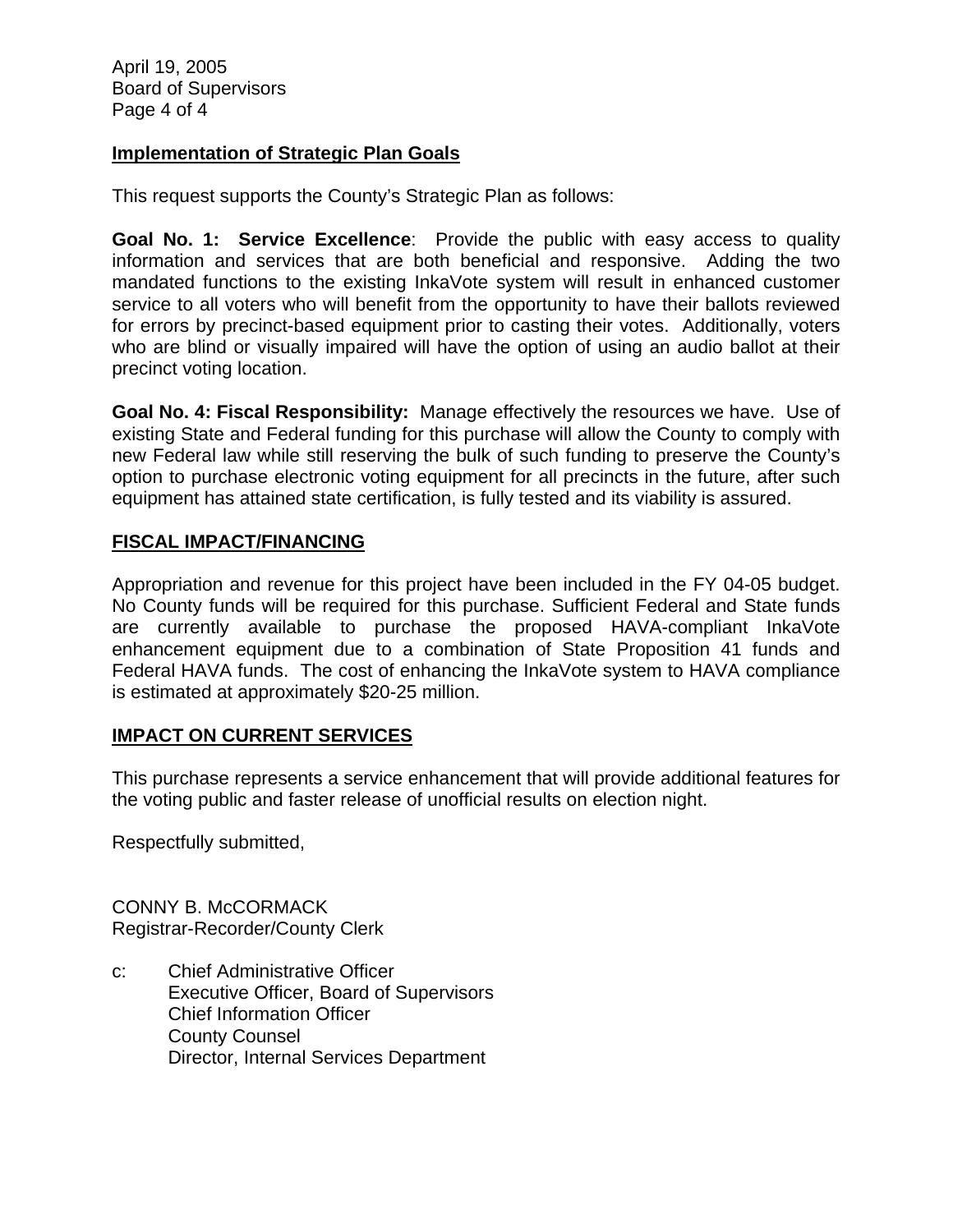#### Excerpt from **ATTACHMENT 1**

HELP AMERICA VOTE ACT OF 2002

[[Page 116 STAT. 1666]]

Public Law 107-252 107th Congress

#### TITLE III--UNIFORM AND NONDISCRIMINATORY ELECTION TECHNOLOGY AND ADMINISTRATION REQUIREMENTS

#### Subtitle A--Requirements

SEC. 301. << NOTE: 42 USC 15481.>> VOTING SYSTEMS STANDARDS.

 (a) Requirements.--Each voting system used in an election for Federal office shall meet the following requirements:

(1) In general.--

 (A) Except as provided in subparagraph (B), the voting system (including any lever voting system, optical scanning voting system, or direct recording electronic system) shall--

> (i) permit the voter to verify (in a private and independent manner) the votes selected by the voter on the ballot before the ballot is cast and counted;

 (ii) provide the voter with the opportunity (in a private and independent manner) to change the ballot or correct any error before the ballot is cast and counted (including the opportunity to correct the error through the issuance of a replacement ballot if the voter was otherwise unable to change the ballot or correct any error); and

 (iii) if the voter selects votes for more than one candidate for a single office--

> (I) notify the voter that the voter has selected more than one candidate for a single office on the ballot;

 (II) notify the voter before the ballot is cast and counted of the effect of casting multiple votes for the office; and

 (III) provide the voter with the opportunity to correct the ballot before the ballot is cast and counted.

 (B) A State or jurisdiction that uses a paper ballot voting system, a punch card voting system, or a central count voting system (including mail-in absentee ballots and mail-in ballots), may meet the requirements of subparagraph (A)(iii) by--

[[Page 116 STAT. 1705]]

(i) establishing a voter education program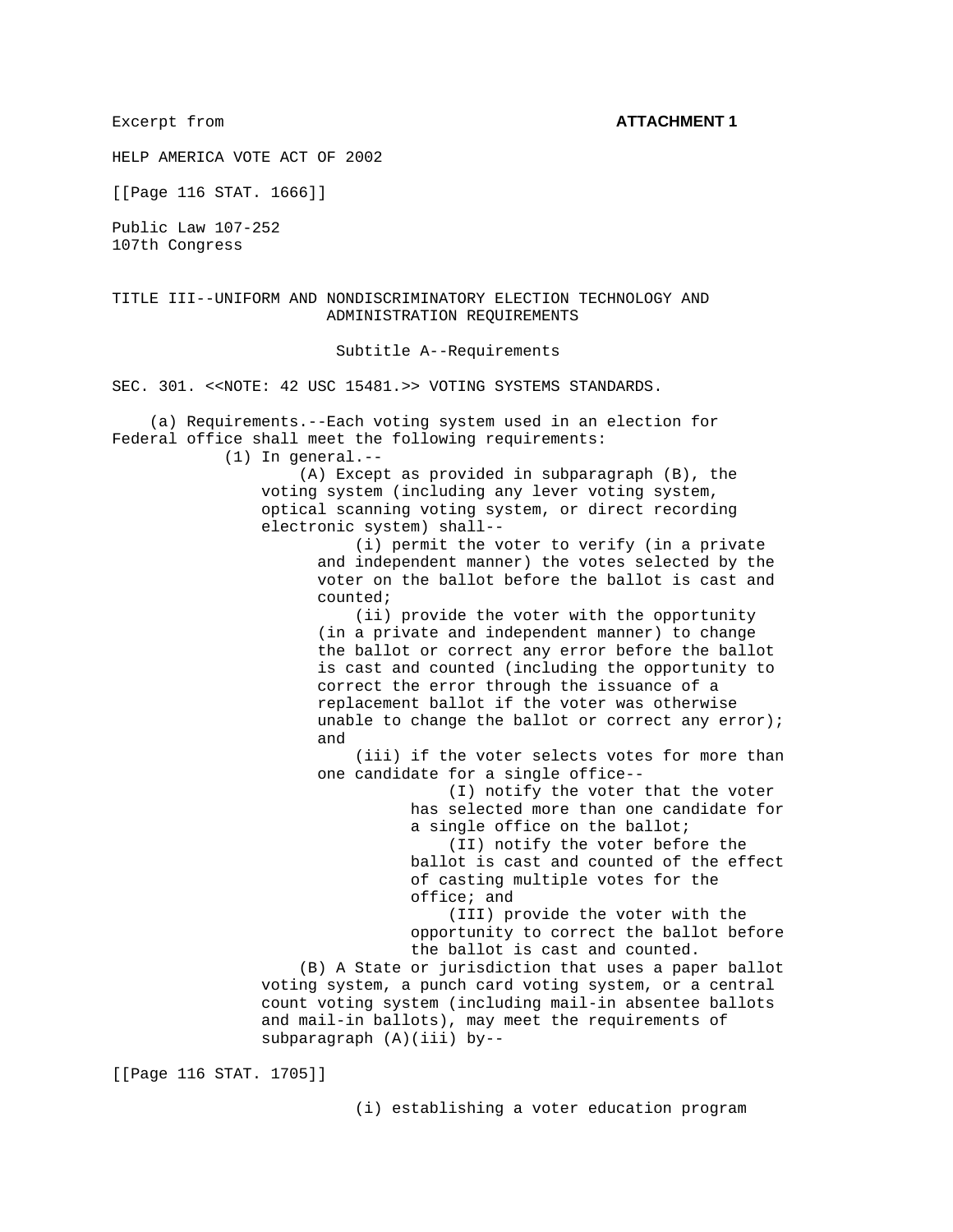specific to that voting system that notifies each voter of the effect of casting multiple votes for an office; and

 (ii) providing the voter with instructions on how to correct the ballot before it is cast and counted (including instructions on how to correct the error through the issuance of a replacement ballot if the voter was otherwise unable to change the ballot or correct any error).

 (C) The voting system shall ensure that any notification required under this paragraph preserves the privacy of the voter and the confidentiality of the ballot.

(2) Audit capacity.--

 (A) In general.--The voting system shall produce a record with an audit capacity for such system.

(B) Manual audit capacity.--

 (i) The voting system shall produce a permanent paper record with a manual audit capacity for such system.

 (ii) The voting system shall provide the voter with an opportunity to change the ballot or correct any error before the permanent paper record is produced.

 (iii) The paper record produced under subparagraph (A) shall be available as an official record for any recount conducted with respect to any election in which the system is used.

 (3) Accessibility for individuals with disabilities.--The voting system shall--

> (A) be accessible for individuals with disabilities, including nonvisual accessibility for the blind and visually impaired, in a manner that provides the same opportunity for access and participation (including privacy and independence) as for other voters;

 (B) satisfy the requirement of subparagraph (A) through the use of at least one direct recording electronic voting system or other voting system equipped for individuals with disabilities at each polling place; and

 (C) if purchased with funds made available under title II on or after January 1, 2007, meet the voting system standards for disability access (as outlined in this paragraph).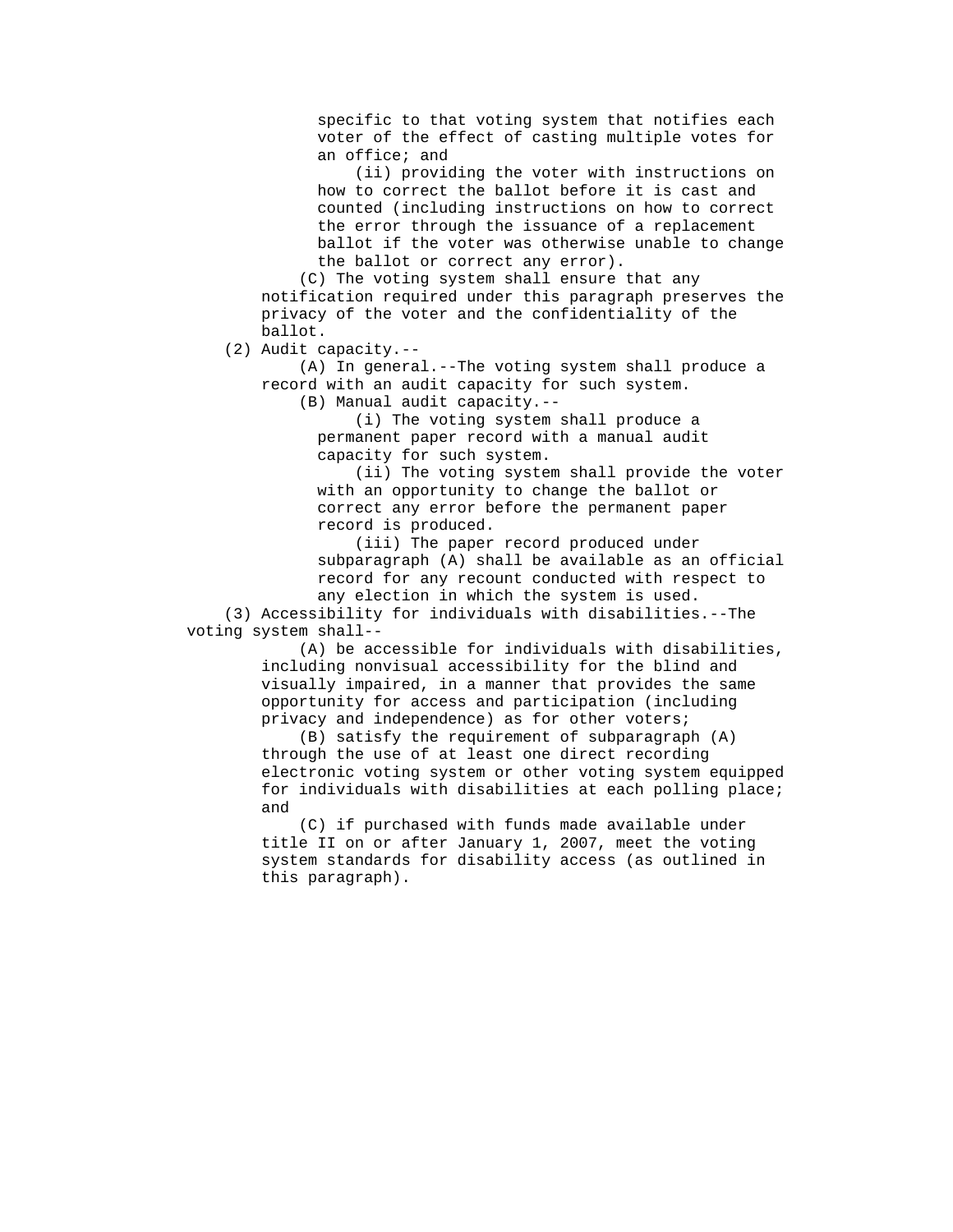

# COUNTY OF LOS ANGELES **REGISTRAR-RECORDER/COUNTY CLERK**

12400 IMPERIAL HWY. - P.O. BOX 1024, NORWALK, CALIFORNIA 90651-1024/ (562) 462-2716

**CONNY B. McCORMACK REGISTRAR-RECORDER/COUNTY CLERK** 

#### February 17, 2004

- TO: Supervisor Don Knabe, Chair Supervisor Gloria Molina Supervisor Yvonne Brathwaite Burke Supervisor Zev Yaroslavsky Supervisor Michael D. Antonovich
- Conny B. McCormack, Registrar-Recorder/County Clerk<sup>2</sup>200 FROM: David Janssen, Chief Administrative Office

# **UPDATE: NEW VOTING SYSTEM(S) IMPLEMENTATION**

#### Overview

The recent announcement by Secretary of State (SOS) Kevin Shelley mandating an as vet unspecified voter-verified paper audit trail (VVPAT) as a required component of all electronic touchscreen voting systems in California as of 2005 impacts the County's voting system transition plans. This memo provides background information on your Board's action in August 2002 regarding acquiring and implementing new voting system technology in phases to replace the punch card voting system and the timeline that was subsequently established to meet that goal. That timeline contemplated release of a request for proposal (RFP) no later than February 2004 in order to fully convert to an electronic voting system by the 2006 Primary Election.

We recommend continuation of your decision to transition to new voting system technology in multiple phases. However, because there are no electronic voting systems as yet developed, federally tested or state certified that produce a VVPAT, writing system specifications for release of an RFP for acquisition of a fully compliant electronic voting system countywide is not feasible or advisable at this time. We recommend expanding the approach to new voting system(s) implementation by adding another phase as described herein to assure compliance with several new federal Help America Vote Act (HAVA) requirements that become effective in 2006.

The established plan to utilize the County's InkaVote optical scan paper-based voting system to conduct the March and November 2004 elections is not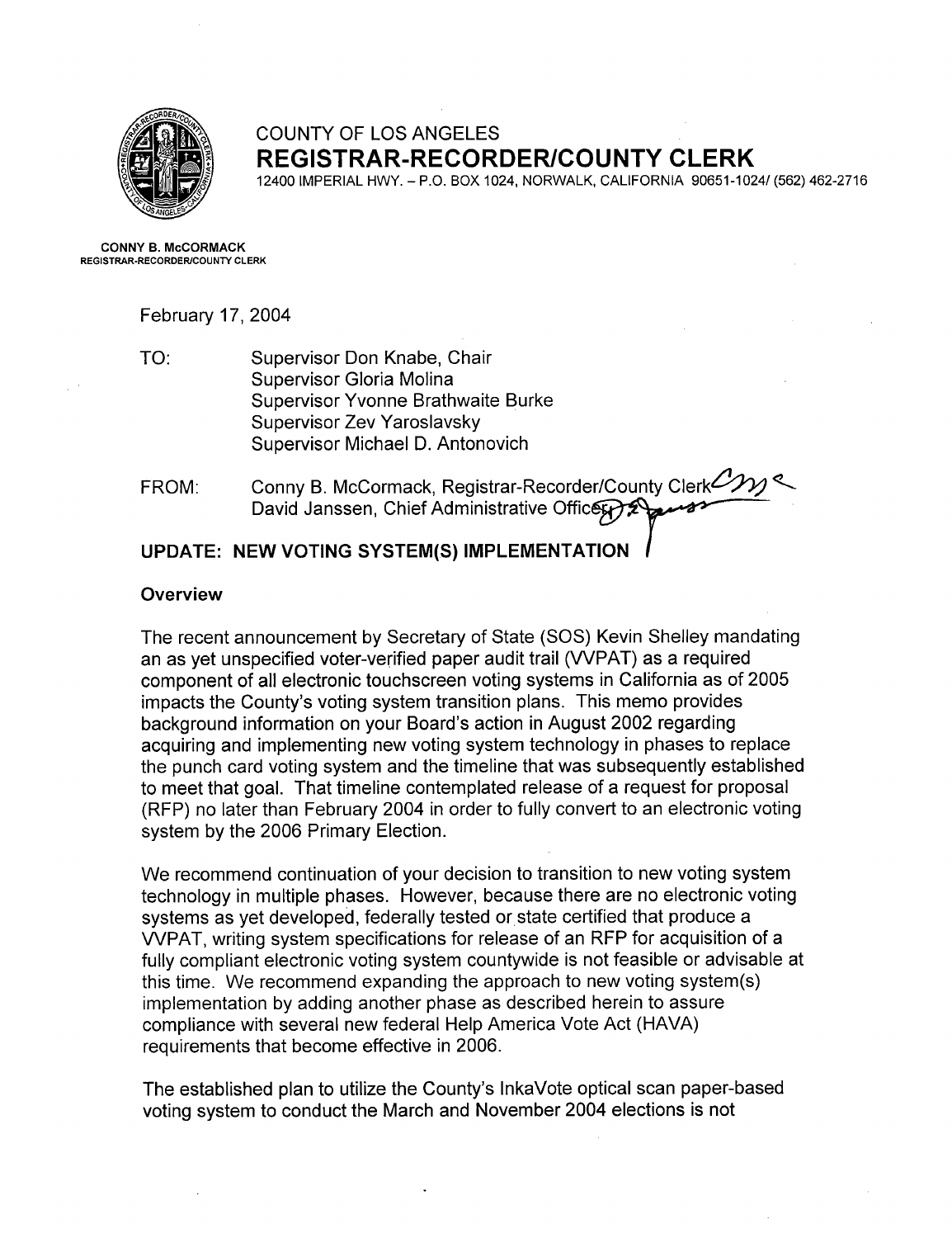impacted. As described in the Registrar's December 30, 2003 memo to your Board, InkaVote was successfully launched at the November 4, 2003 Election. The recommended approach at this time is to acquire enhancements to the InkaVote system that would bring it into HAVA compliance by January 1, 2006.

#### **Background**

#### 1. Why implement new voting systems?

Los Angeles and eight other California counties are legally required to discontinue the use of punch card voting systems and replace such systems by the March 2004 Primary Election. This requirement stems from the September 2001 action by then California Secretary of State Bill Jones de-certifying further use of the punch card system and a March 2002 ruling by the Los Angeles federal district court that set the March 2004 deadline for implementing a replacement system.

#### 2. What direction has your Board given to implement new system(s)?

In response to the punch card system de-certification, at the August 22, 2002 meeting your Board made the decision to implement new voting systems in multiple phases. This approach was chosen due to several factors including 1) insufficient time and funding to purchase and implement an electronic touchscreen voting system countywide by the March 2004 election (at an estimated cost of \$100+ million); 2) the rapidly evolving state of electronic voting technology; 3) the desire to learn from the experiences of other counties converting to electronic systems, and 4) the unique challenges of new system implementation in a County with four million voters, 5,000 voting precincts and the requirement to translate the ballot into seven languages. Consequently, the phased-in approach called for purchase and installation of an optical scan paperbased voting system, InkaVote, for use during an interim two year period (November 2003-November 2005), followed by countywide electronic voting system implementation by 2006. Thereafter, InkaVote would continue to be used for absentee voting by mail. Acquiring the InkaVote system cost approximately \$3 million.

In recognition that planning and successfully implementing two new voting systems in a two year period would require cooperation and assistance from multiple county departments, in March 2003 a "2 in 2" Task Force was established as a County consulting team to work with the Registrar-Recorder/County Clerk (RR/CC) to achieve this goal. Task Force members include the CAO, CIO, County Counsel, ISD Interim Director, DHR Director, DPSS Director and the Los Angeles City Clerk.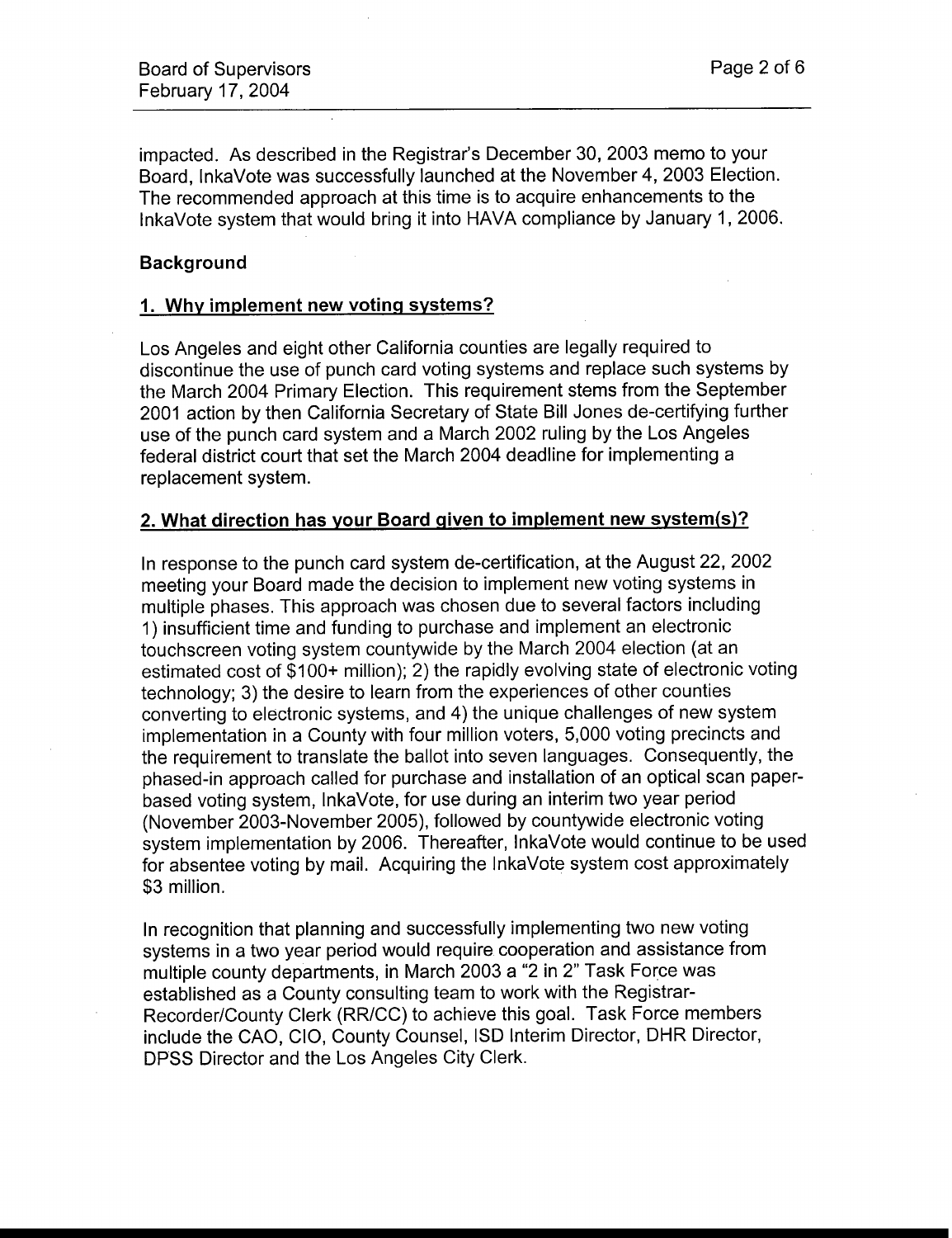## 3. How has the Secretary of State's VVPAT mandate impacted the County's electronic voting system implementation plans?

Following the SOS announcement of the VVPAT requirement on November 21, 2003, the County's "2-in-2" Task Force (described above) met in December 2003 to discuss the ramifications and to develop recommendations to present to your Board. The unanimous consensus of the Task Force was that release of an RFP for countywide acquisition of electronic voting equipment is not a prudent course at this time due to the following obstacles:

- No technology currently exists to satisfy the Secretary's mandate to produce individual voter transcripts as contemplated by the VVPAT directive.
- The new requirement for a VVPAT sounds like a minor addition ("print" a receipt") but in reality adds a host of complexities. No governmental jurisdiction has attempted this kind of system installation to date. Such equipment is still theoretical, untested and lacks required federal and state certification.
- The SOS mandate for VVPAT caused the City Clerk of Los Angeles to withdraw that City's intention to partner with the County in the financial and logistical acquisition and implementation of an electronic voting system until clarity of standards emerges. The City plans to use InkaVote to conduct municipal elections for the foreseeable future. The goal remains for the City and County to use the same voting system to eliminate voter and pollworker confusion.

## 4. What are the recommendations for revision to the timeline of phasing-in new system(s) implementation?

The "2 in 2" Task Force is recommending the following revisions to the County's approach to new voting system acquisition:

**Phase I** included the goal of conducting touchscreen voting at multiple locations in conjunction with the "early" voting period prior to each major countywide election. Since the November 2000 General Election, touchscreen early voting has been conducted with very positive feedback from voters. During the October 2003 Recall election, 42,000 of the County's 2.2 million total votes were cast on the touchscreen system during the early voting period at 12 locations. Also, in partnership with six cities throughout the County, the RR/CC successfully introduced touchscreen voting to all voters at all precincts in those cities on election day, March 4, 2003. For the March 2004 Primary Election your Board has approved 16 locations for early voting which will take place daily February 18-27, 2004.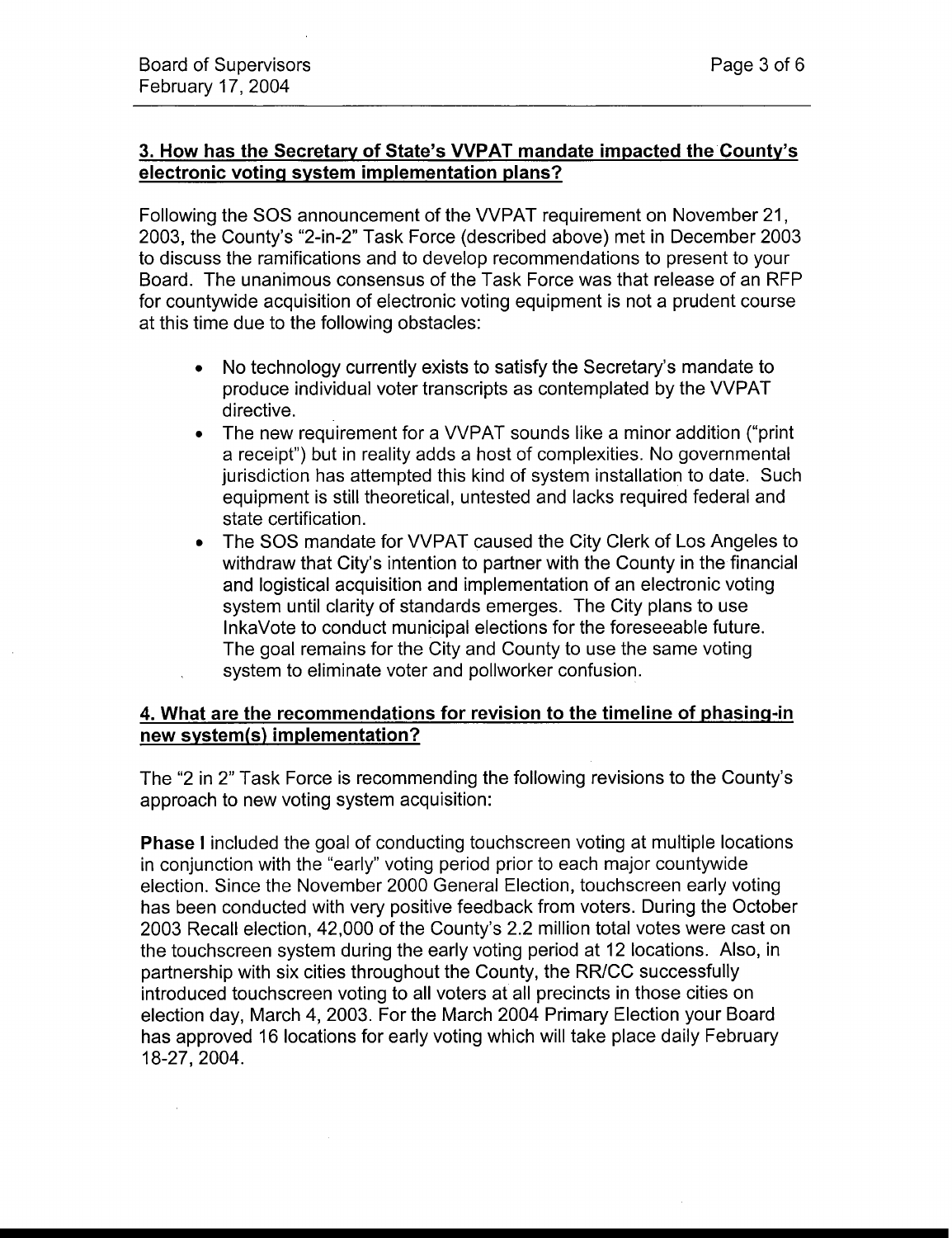**Phase II** involved meeting the mandate to replace the punch card system with an interim paper-based optical scan system. A small ballot optical scan voting system. InkaVote, was determined to be the most appropriate choice due primarily to its similarity to the familiar punch card system and low acquisition and operating cost. Approximately 40,000 InkaVote devices were manufactured throughout 2003. The existing inventory of ballot card readers was modified to tally InkaVote ballots. InkaVote was successfully launched at the November 4, 2003 Uniform District Elections at which 184,000 voters cast ballots. Voter feedback was positive. The March 2004 Primary Election will represent the first countywide use of InkaVote.

**Phase III** involves implementing a voting system that complies with new federal HAVA requirements by the November 2005 Election. HAVA requires that by January 1, 2006 a voting system must be in place that 1) allows voters who are blind or visually impaired to cast a ballot independently at every voting precinct in the County, and 2) has the capability to advise all voters if they mistakenly marked more than one voting selection in a contest (an "overvote"). New optical scanning equipment (i.e. precinct level ballot tabulators with an audio component for blind voters) is currently undergoing federal testing that would enable InkaVote and all other optical scan paper-based voting systems to meet the new federal requirements. Additionally, this enhancement would greatly speed up ballot counting and announcement of unofficial election results due to the ability of the equipment to encrypt and transmit election data by phone modem to the RR/CC's Norwalk headquarters. Such an enhanced paper-based system would provide an alternative to electronic systems with paper audit trails at substantially reduced cost (approximately \$20 million compared with an estimated \$110 million for acquisition of an electronic system with VVPAT capability). Federal and State certification of such HAVA-compliant optical scan voting system enhancements is anticipated by late 2004.

**Phase IV** involves continuing the pursuit of the goal to implement a fully tested electronic touchscreen voting system that would be fully compliant with state and federal requirements after development, testing, certification and successful installation of such systems in other counties.

#### 6. How will the County pay for voting system acquisitions/enhancements?

The course charted by your Board in August 2002 to acquire new voting systems in phases was estimated to cost approximately \$107 million including \$100+ million for electronic touchscreen voting equipment and several million to purchase the InkaVote interim optical scan system. The cost of acquiring the InkaVote system, which was completed at the end of 2003, was approximately \$3 million.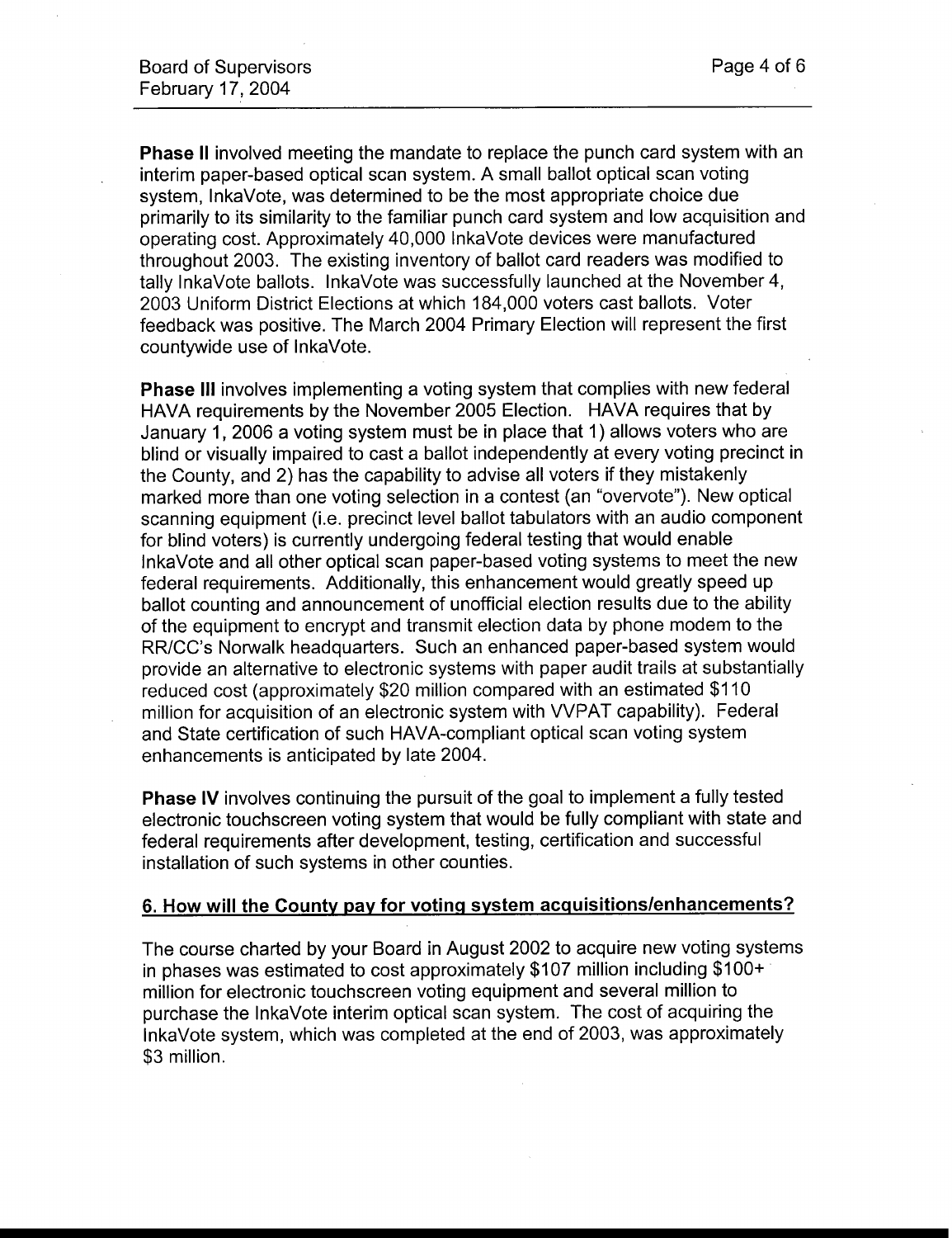Preliminary estimates indicate that connecting a sophisticated printer to each electronic voting device to produce the SOS-required VVPAT will add approximately 10%-15% to the acquisition cost of an electronic system. If that estimate is borne out, the cost would be between \$110 - \$115 million and would also entail greater ongoing costs for each election to purchase paper for the required printer component. Conversely, the proposed enhancement to the InkaVote system to bring it into HAVA compliance and with capabilities to produce speedier election night results (as described above) is estimated to cost approximately \$18-20 million.

#### **State Proposition 41 funds**

In 2002 voters approved Proposition 41, the Voting Modernization Bond Act. It authorized issuance of \$200 million for counties to purchase modern voting equipment and to replace punch card systems (3:1 State/County match). It established the Voting Modernization Board (VMB) to allocate these funds. Los Angeles County's reserved share of these funds is \$49.6 million. The County filed our initial plan to phase-in new voting system acquisition in late 2002 and that plan was formally accepted by the VMB. That same year the VMB established a deadline of January 2005 for counties to apply for funding with the understanding that the original allotment per county of remaining funds would be reserved for those counties' subsequent phases once their initial applications for Phase 1 funds were submitted and approved.

The County's application for Phase 1 funding, for reimbursement of our small inventory of touchscreen voting equipment purchased in 2002 for use during the early voting period in advance of major elections, was placed on the VMB's February 9, 2004 agenda. At that meeting the VMB approved the completion of the County's Phase 1 project. Consequently, a check in the amount of \$639,071.25 will be issued soon to reimburse (at 3:1 ratio) the County's expenses incurred to purchase that touchscreen equipment. Plans call for submitting our invoices for reimbursement of Phase II InkaVote voting system expenses later this year. Additionally, at the February 9th meeting the VMB learned that the majority of California counties have yet to apply for Proposition 41 funds and that seven counties are now planning phased-in implementations of new voting systems. They voted to defer discussion of extending the timeline for submitting initial funding applications and reviewing counties' phased-in plans to a subsequent meeting of the VMB.

#### Federal Help American Vote Act (HAVA) funds

It is still unknown how much HAVA funding will eventually flow from the Federal government through the SOS to the Counties. There are several components of HAVA funds including 1) "punch card buyout funds" that are formula based for the sole use by counties that utilized punch card equipment in the November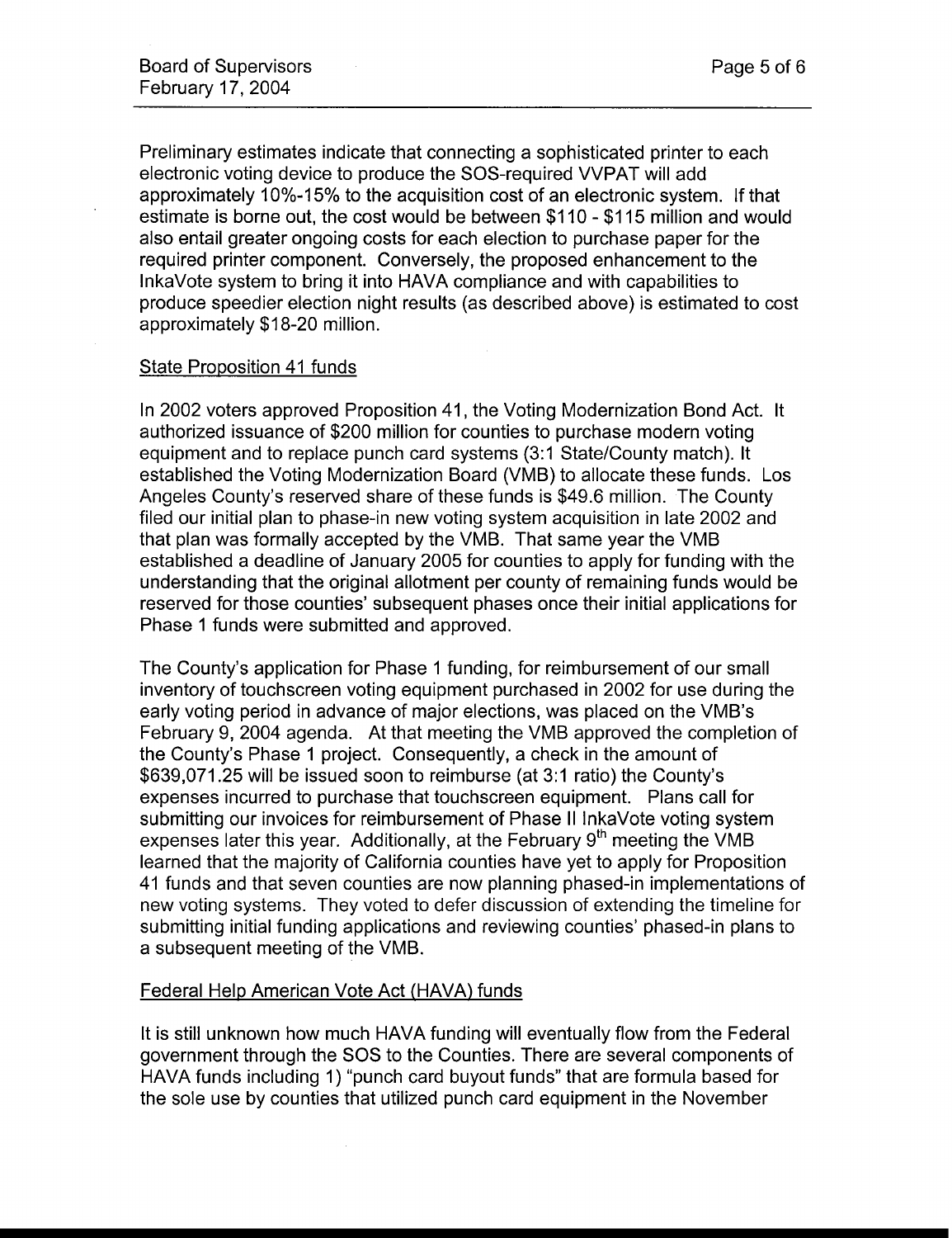2000 General Election, and 2) upon receipt from the federal government. other HAVA funds that will be allocated by the SOS after determining how these funds meet multiple Federal requirements of HAVA. Of these two sources of HAVA funds, only the punch card buyout monies have been sent from the federal government to the SOS.

On November 4, 2003 your Board approved a Resolution applying to the SOS for the County's share - \$15.8 million - of California's allotment of punch card buyout funds. On January 26, 2004 the RR/CC received additional paperwork from the SOS to finalize the application process for these funds which we completed and submitted to that office at the end of January. These punch card buyout funds, together with a portion of either additional HAVA funds or Proposition 41 funds would be sufficient to purchase the InkaVote system upgrade which is estimated to cost approximately \$18-20 million.

#### **Conclusion**

In light of the recent SOS mandate to require printers to be attached to all electronic touchscreen voting systems in the State to produce a VVPAT by 2005, it is recommended that your Board postpone the previously planned release of an RFP to acquire a new electronic touchscreen voting system at this time. Currently no electronic voting systems have been developed, tested or certified through federal and state approval processes that produce a VVPAT and no standards or procedures have been promulgated. A decision to slow down acquisition of an electronic touchscreen voting system countywide in no way affects the March and November 2004 elections. The County can use its certified optical scan system, InkaVote, to bridge the gap between the punch card system and the goal of installing a fully electronic voting system in the future when there is less uncertainty and the cost of compliant systems funding has been fully identified.

Due to the above mentioned HAVA requirements, we plan to pursue enhancement of the InkaVote system as described herein. We will keep you advised of developments.

"2 in 2" Task Force:  $C.$ 

David E. Janssen, CAO Jon W. Fullinwider, CIO Dave Lambertson, Acting Director, ISD Lloyd W. Pellman, County Counsel Michael J. Henry, Director, DHR Bryce Yokomizo, Director, DPSS J. Michael Carey, City Clerk, City of Los Angeles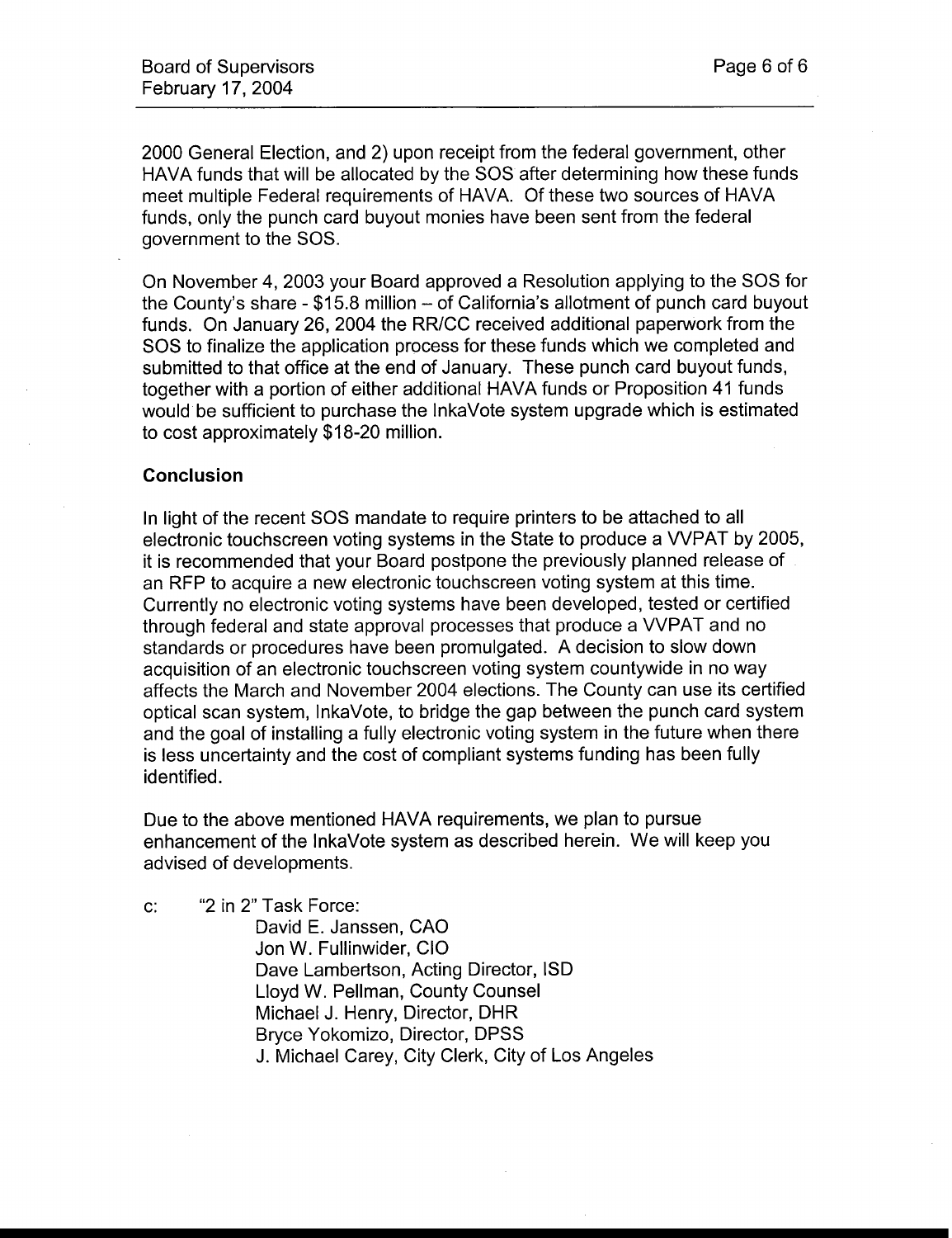| <b>LA County's Current Voting</b><br><b>Systems</b>                                                                                                                                                                                                                                                            |                                                                                                                                                                                                                              | <b>Options for HAVA Compliance</b>                                                                                                                                                                                                                                                                                                                                                                                                                                                                                                                                                                                                            |
|----------------------------------------------------------------------------------------------------------------------------------------------------------------------------------------------------------------------------------------------------------------------------------------------------------------|------------------------------------------------------------------------------------------------------------------------------------------------------------------------------------------------------------------------------|-----------------------------------------------------------------------------------------------------------------------------------------------------------------------------------------------------------------------------------------------------------------------------------------------------------------------------------------------------------------------------------------------------------------------------------------------------------------------------------------------------------------------------------------------------------------------------------------------------------------------------------------------|
| <b>Polling Place &amp; Absentee:</b>                                                                                                                                                                                                                                                                           | 2006 requirements:<br>Blind and visually impaired<br>$\checkmark$<br>voters must be able to vote<br>unassisted.<br>All voters must be alerted to<br>overvotes.<br>DRE's must be retrofitted<br>$\checkmark$<br>with AVVPAT*. | 1. Add component to InkaVote for HAVA compliance. Continue<br>phased approach by offering touchscreen at Early Voting locations.                                                                                                                                                                                                                                                                                                                                                                                                                                                                                                              |
| <b>InkaVote Optical Scan</b><br>Optical scan using standard 312-<br>position ballot cards in a "punch card"<br>style voting device with special<br>marking pen.<br>Does NOT meet 2006 HAVA<br>requirements.<br>State AVVPAT* requirement<br>$\bullet$<br>is not applicable.                                    |                                                                                                                                                                                                                              | <b>Benefits:</b><br>Much lower cost than DRE's: \$20 million to \$25 million which is currently<br>$\bullet$<br>available in a combination of State and Federal funds.<br>Continues phased-in approach with full electronic voting as<br>$\bullet$<br>ultimate goal.<br>Minimal disruption to current voting procedures for 25,000+ pollworkers<br>$\bullet$<br>and four million voters.<br>AVVPAT <sup>*</sup> requirement is not applicable.<br>$\bullet$<br>Risks:<br>State certification not yet attained but is pending and anticipated by time<br>of contract execution.                                                                |
| <b>Early Voting:</b>                                                                                                                                                                                                                                                                                           |                                                                                                                                                                                                                              | 2. Pursue full DRE implementation at all 4,500+ voting locations.                                                                                                                                                                                                                                                                                                                                                                                                                                                                                                                                                                             |
| <b>Diebold DRE (Touchscreen)</b><br>Fully electronic voting system. Voters<br>choose by touching screen.<br>Provides ballot in multiple<br>$\bullet$<br>languages<br>Allows unassisted voting by<br>$\bullet$<br>visually impaired<br>Meets HAVA 2006<br>requirements<br>Does not provide required<br>AVVPAT*. |                                                                                                                                                                                                                              | <b>Benefits:</b><br>Fully HAVA compliant.<br>Exceeds legal requirements for non-English speaking voters.<br><b>Risks:</b><br>Much more costly. Initial cost: \$115+ million. Significantly higher<br>ongoing costs for maintenance, training, etc.<br>No AVVPAT* yet exists to meet 2006 State requirement for DRE's.<br>- Unrealistic timeline for countywide implementation process.<br>- Unknown additional cost of retrofitting DRE's with AVVPAT*.<br>- Releasing RFP for DRE's with AVVPAT* entails high risk as no<br>such certified systems exist.<br>Complete paradigm shift for voters and pollworkers in a poisoned<br>atmosphere. |

**\*** Accessible Voter-Verified Paper Audit Trail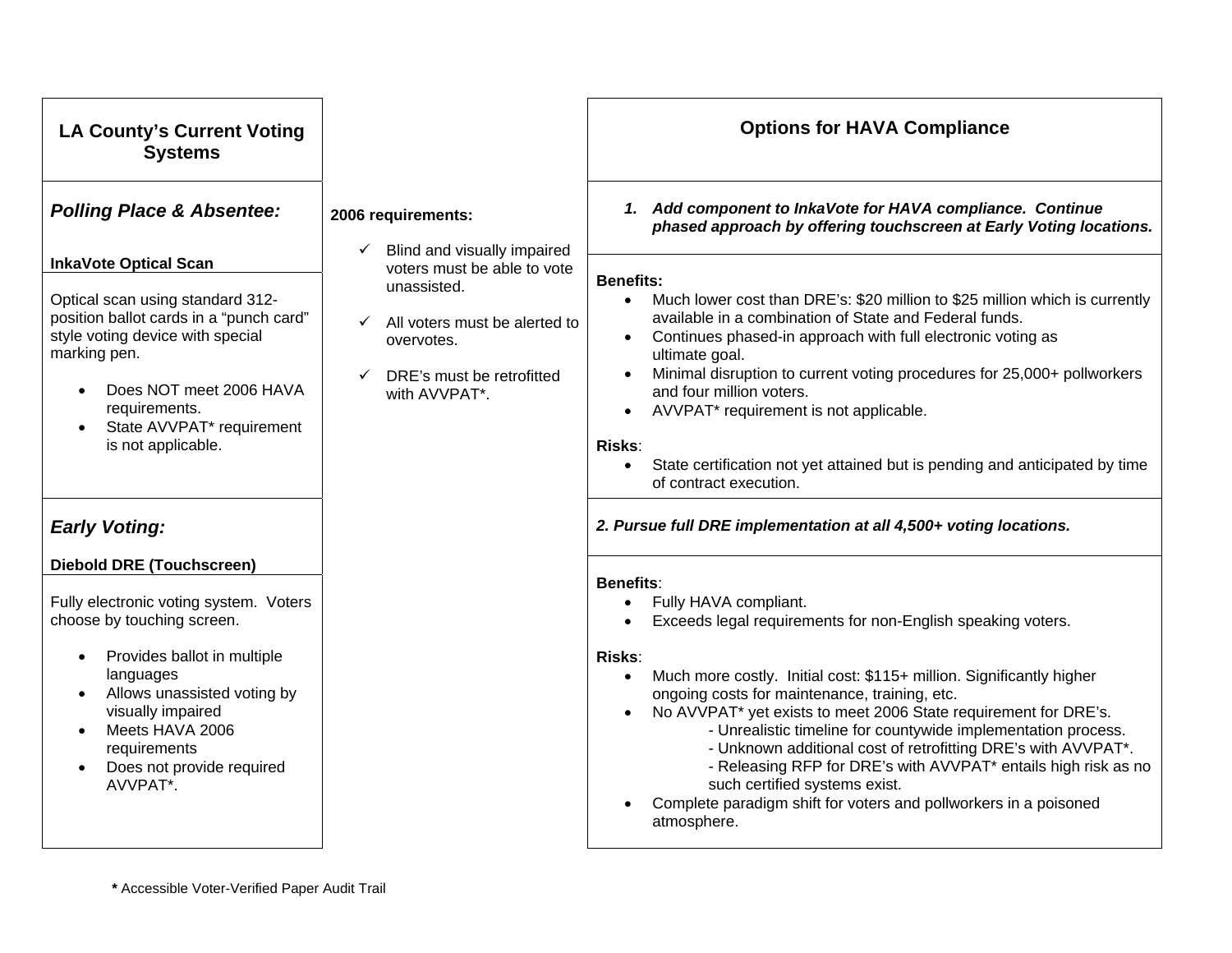

# COUNTY OF LOS ANGELES **REGISTRAR-RECORDER/COUNTY CLERK**

12400 IMPERIAL HWY. – P.O. BOX 1024, NORWALK, CALIFORNIA 90651-1024/(562) 462-2716

## **ATTACHMENT 4**

**CONNY B. McCORMACK REGISTRAR-RECORDER/COUNTY**

# **MINUTES: "2-IN-2" TASK FORCE MEETING - DECEMBER 3, 2004**

# **Background**

The consensus of the Board in prior discussions about the future of voting systems has been a directive to move incrementally toward an ultimate goal of fully electronic voting in the County. Events of the past year have moved this task from *difficult* to *impossible* in the short term; long-term implementation prospects are still clouded with uncertainty.

## **Voter-Verified Paper Audit Trail (VVPAT) & Its Impact on Voting Systems' Availability in California**

In 2003 the California Secretary of State imposed a mandate on California counties that all future purchases of Direct Record Electronic (DRE) equipment include a Voter Verified Paper Audit Trail (VVPAT). As the County cannot afford to take unnecessary risks in a purchase of this magnitude, good stewardship of public funds dictates that release of an RFP for electronic voting equipment project must wait until VVPAT systems with full federal and state certification become available. As of today, no such systems exist.

# **Legal Requirements - Federal**

Help America Vote Act (HAVA) requirements for jurisdictions that administer Federal elections include mandates that by 2006 voting systems must include:

- The ability of voters with visual impairments to vote unassisted
- The ability to notify voters of errors and an opportunity to correct errors ("second-chance voting")

# **State Requirement**

As mentioned above, DRE systems purchased henceforward in California must include a Voter Verified Paper Audit Trail.

# **Options**

1. Release an RFP for countywide DRE equipment